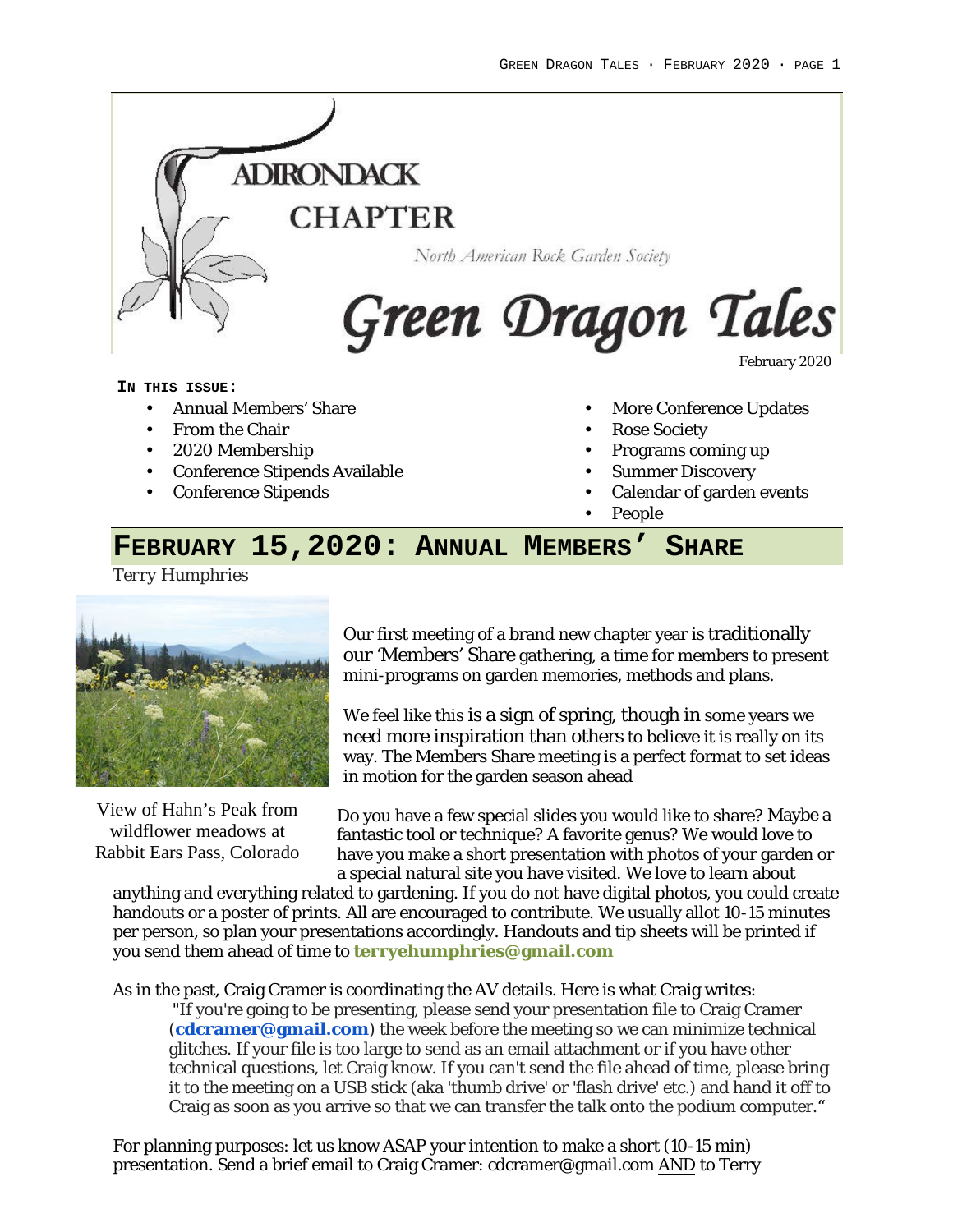Humphries: **terryehumphries@gmail.com**. If you already know the AV format you will use, let us know that too. DEADLINE for submissions is **February 8**.

Let's have a great show!

Join us at 1:00 p.m. on February 15th in the Whetzel Room (404 Plant Science Building, 236 Tower Rd, Cornell University-map at newsletter's end). Optional bring-your-own bag lunch and social time starts at noon. Drinks provided. Goodies always welcome for sharing.

# **FROM THE CHAIR**

It's been a poor weather winter day here (Saturday January 25) but it certainly encourages one to stay inside and get some indoor work done. The plant catalogs are starting to pour in, so it's not too early to start thinking about plants to purchase for the year. I'm hoping to get a few orders in early. And sometimes there's an incentive, maybe a discount, for the early orders.

Growing plants from seed is one of the joys of gardening. One can grow plants that are unavailable or hard to source, and the cost is minimal. Sometimes you end up with more plants than you need, and then you can trade plants, give some to friends, and/or donate them to a plant sale. Having multiple seedlings allows one to try them in different sites, and sometimes I'm surprised where the new plant succeeds. Stratification (cold treatment) of seeds of hardy perennials and trees can be done either outside or in the refrigerator. You can email one of us on the board if you're new to stratification and want to try it – it works! The NARGS Seed Exchange (note this includes non-rock garden perennials and trees) is still open for those of you who are members and would still like to order seeds. I received my seeds today!



A significant activity for the Adirondack Chapter coming up is the Annual General Meeting (AGM) for NARGS in June 2020. What does the annual meeting involve? There's a pre-meeting tour to the Adirondacks starting June 15. There's a pre-meeting garden tour to Onondaga County on June 18. Then AGM starts June 18 and ends June 21. A post-meeting tour of Hudson Valley gardens starts on June 21. The pre- and post-meeting tours are optional additions to the main event. NARGS membership is required to participate, and one can join during registration for the AGM.

The AGM includes a tour on Friday to Buttermilk Falls State Park or Upper Treman with naturalist guides and garden tours to Ithaca area gardens. There are 2 international speakers (from Netherlands and Denmark) and a tour of Cornell Botanic Gardens. There's a plant sale with multiple interesting vendors, most from distant locations. It's a nice opportunity to network with interesting gardeners from other areas. I've actually attended 8 of these events, and hope to attend more. For more information, check NARGS website.

If you're interested in attending the AGM, the chapter is offering an incentive (a stipend) to current members of the Adirondack Chapter (and NARGS). Part of the deal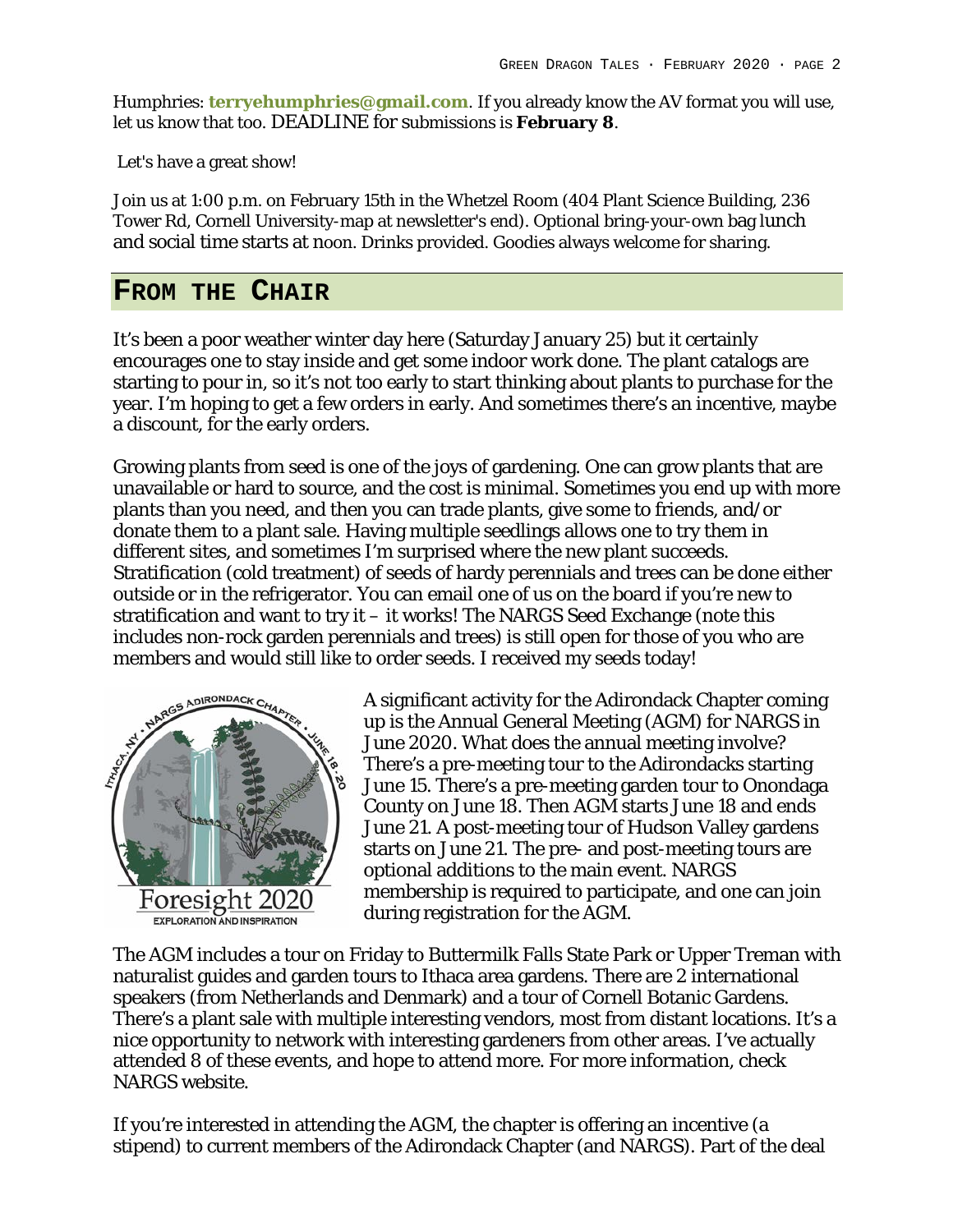with receiving a stipend involves volunteering for tasks during the AGM. We hope you'll consider participating!

**Adirondack Chapter Garden Tour 2020:** Normally our chapter has a garden tour to several gardens in one area, and the tour has generally been in June. There's nothing written in stone about the tour being scheduled at that time. Of course, many of our herbaceous perennials are at their peak flowering some time in June, so it's a good time to observe perennials at a peak time. With the Annual General Meeting (AGM) in June this year, I'm going to be tied up with the AGM. For the last few years I have been very involved with or without others in planning the garden tour. I'm taking 2020 off from this task.

I would like to see the chapter organize a garden tour this year (other than all the tours during the AGM). Ideally the 2020 garden tour would not be in June to conflict with attendance at the AGM – how about July or September? Coordinating the garden tour involves work that can easily be done during non-routine work hours from home (e.g. emails and phone calls) and it's a one-time job. Can you volunteer for this? If you're interested, let me know, and I can offer guidance on how to plan it. Ideally, we could have 2 people share this task. Our garden tours are well attended and our members appreciate seeing the interesting and diverse gardens on these tours.

Hope to see you in 2020! John Gilrein, Chair

# **2020 MEMBERSHIP**

*Mary Stauble*

Time to renew your membership! The ACNARGS membership year runs the calendar year. So, unless you've already renewed or you're a lifetime member, your 2020 membership is due now (Individual @\$15, Household @\$20, Business with business card listing @\$30). If you have not renewed, you will see a reminder message in the email announcing this newsletter.

While it's true that our meetings are free and open to everyone, there are advantages to becoming a member: our members-only plants-of-the-month at discounted prices, 25% discount on May plant sale purchases, participation in the members-only plant sale in August, and participation in the April members-only seedling exchange to name four – any one of which can easily recoup the cost of your dues. Plus, you become part of our network of eclectic gardeners eager to become better ones.

So why delay? Print and complete the 2020 Membership form here: **http://www.remarc.com/acnargs/join.pdf** Questions? Contact Mary at **mes2@cornell.edu**.

# **STIPENDS AVAILABLE FOR THE NARGS CONFERENCE**

**Just a reminder…**Our Chapter has set aside funds to offer \$300 stipends to help defray the \$425 registration fee for members of our Chapter who wish to attend the NARGS Annual General Meeting (AGM) and Conference, Foresight 2020: Exploration and Inspiration. The meeting dates are June 18-20 and base camp for the events is the Robert Purcell Community Center on Cornell's north campus.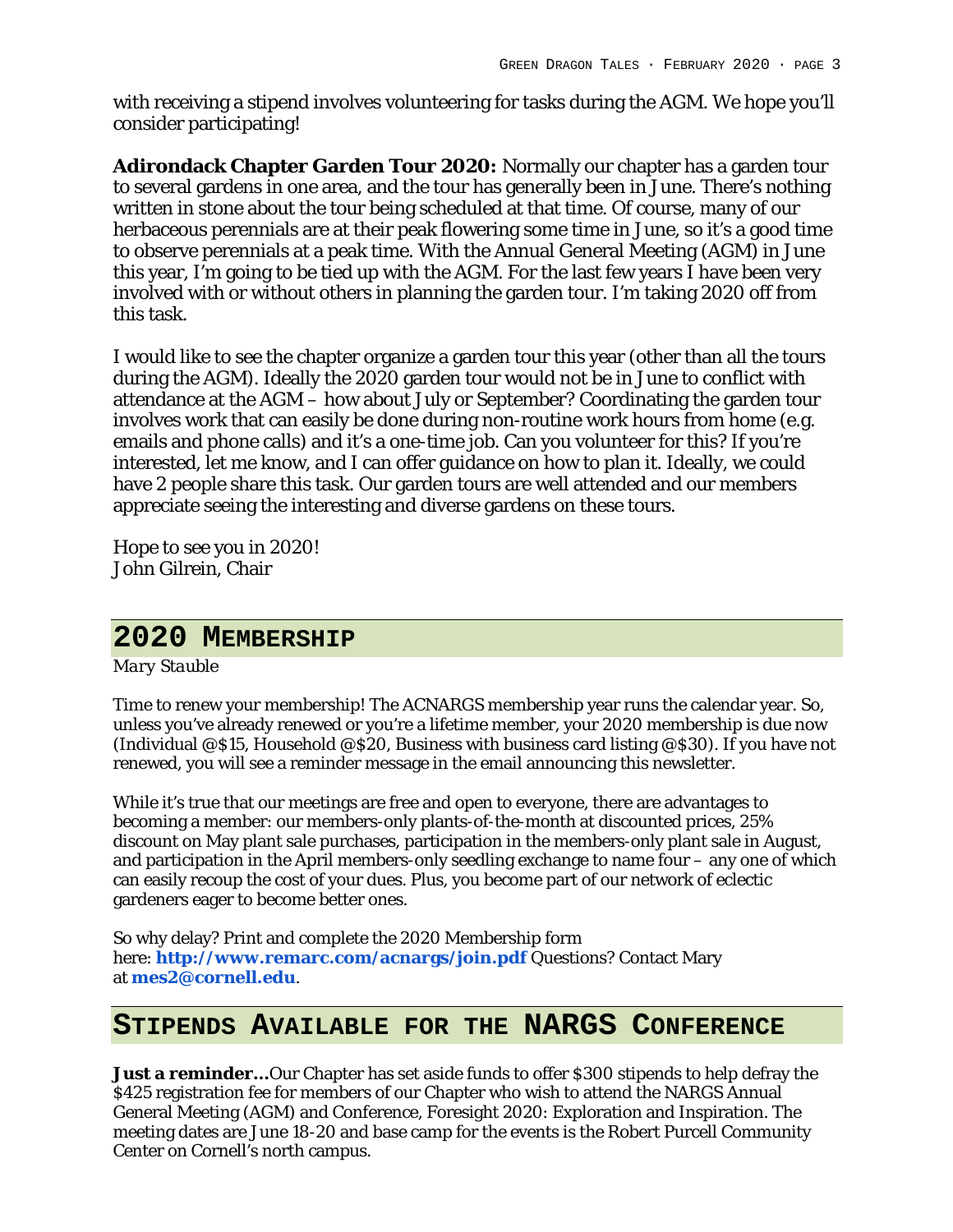As a registrant you will be able to fully participate in all Conference activities:

- 2 daytime field trips to gardens and a gorge walk
- 2 talks by Harry Jans, 1 talk by Kaj Andersen, 4 talks by Cornell Botanic Gardens naturalists and horticulturists
- After-hours mini-talks
- 2 scheduled plant sales and book sales and signings
- 3 breakfasts, 2 lunches, and 1 dinner at Robert Purcell Marketplace Eatery
- Friday night catered banquet with cash bar; Saturday dinner is on your own
- NARGS Annual Meeting and Awards
- Door prizes

Perhaps more importantly, you will be mingling with NARGS members from throughout the US, Canada, and further afield – plant enthusiasts like you.

## **Who's eligible for a stipend?**

We will follow past guidelines of NARGS' AGM stipends. That is:

• anyone who has never previously received a stipend to attend a national AGM (either annual meeting or study week-end)

And

• has been/is a member of ACNARGS in both 2019 and 2020

And

• is a member of NARGS at the time of applying for a stipend; the individual can join at the same time as their stipend application is submitted

A letter of application should be submitted to John Gilrein (basecamp@alum.syracuse.edu), ACNARGS Chair, by Feb. 15, 2020 and all applications will be reviewed by a Review Committee. Notification of stipend recipients will be notified as soon as possible after the March 15, 2020 Chapter meeting and no later than March 31, 2020. Any recipient is expected to volunteer for a few hours during the conference.

Please refer to the November/December newsletter for more information.

As a registrant, you may wish to make lodging accommodations in Ithaca. At our March meeting we will start circulating a sign-up sheet to coordinate those who can offer housing in or near Ithaca and those in need of a place to stay. In this way we hope to further defray the expenses of our members who come from a distance.

# **AND MORE CONFERENCE HAPPENINGS**

# **Registration is now LIVE!**

By the the time you receive this newsletter our Conference website will be live. That means you can now register. We are limited to 135 attendees so if you plan to attend, don't wait too long or you may get closed out. You access the registration site by going to args.org/events and clicking on Annual Meeting and Tours June 2020.

# **Winter Quarterly**

One might describe it as an Adirondack Chapter "takeover." The Winter issue of the *Quarterly* contains a number of articles pertinent to the Conference. It includes not only details about the Conference but also articles by John Gilrein, Bill Stark, and Carol Eichler. Lots of good photos too! You can see excerpts of the articles on the NARGS website but only members can view the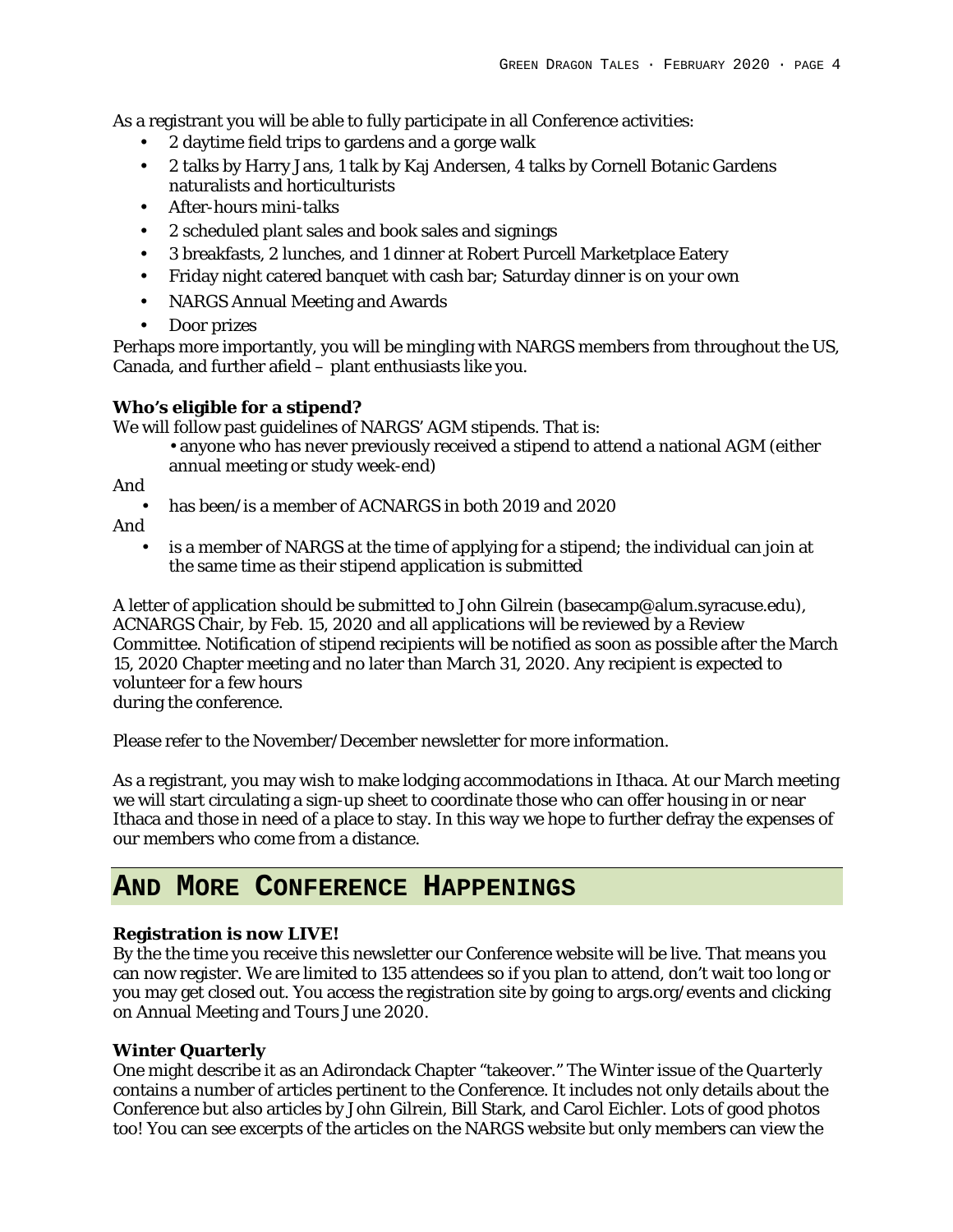full issue or receive a paper copy. Some copies will be available for you to thumb through at the February meeting.

#### **Call for volunteers**

We need volunteers during the conference. Many of the tasks are simply helping to direct people to the rooms where different activities occur. Carol Eichler is coordinating volunteers and you can make her job easier by approaching her. Otherwise, she'll be contacting you!

All our volunteers – registered or not – will receive a conference t-shirt and are invited to attend our plant sales. We will also reimburse any "in the line of duty" campus parking expenses that you incur.

T-shirt Mock-up

## **Share your garden photos**

We're putting together a Powerpoint slide show o photographs from our members' gardens. The slide show will run on a continuous loop at our attendees are filing into the auditorium for each evening's talks. Share the best photos from your garden – close-ups as well as landscape views – by sending them electronically to Carol Eichler, **carolithaca@gmail.com**

# **ROSE SOCIETY COMES TO THE FINGER LAKES**

Are you interested in learning how to grow roses that thrive in our region in a sustainable manner? Please consider joining us. Come check out the newly-formed Finger Lakes/Southern Tier Regional Rose Society

We rotate meeting locations through several central locations in the Finger Lakes and Southern Tier so no one has to drive a long distance every month. Meetings are held the 4th Saturday of the month from 1-3 PM.

Our next meeting will be February 22 from 1-3PM at Cornell Cooperative Extension of Tompkins County, 615 Willow Avenue, Ithaca, NY. There will be a presentation by the Director and Treasurer of the ARS NY District on starting a chapter of the American Rose Society as well as a discussion about tools for the rose garden and hands-on experience sharpening pruners and loppers.

If you have any questions, feel free to contact Lee Ginenthal, **derrosenmeister@gmail.com** or 607-351-1336

# **2020 ACNARGS PROGRAM PLANS**

*Mark your calendars! Unless otherwise specified, all local events start with a brown bag lunch at noon with the program following at 1 pm, and take place at the Whetzel Room, 404 Plant Science Building,*

February 15: Annual Members' Share

March 21: Kevin Nixon, PhD, professor in the School of Integrative Plant Science, Plant Biology Section: "Cushion Steppe and Alpine Zone flora of Patagonia"

April 18: Christine Froehlich, Rochester-based garden designer, consultant, and lecturer: "Working with the Environment"

May 16: Garden Fair and (our) Plant Sale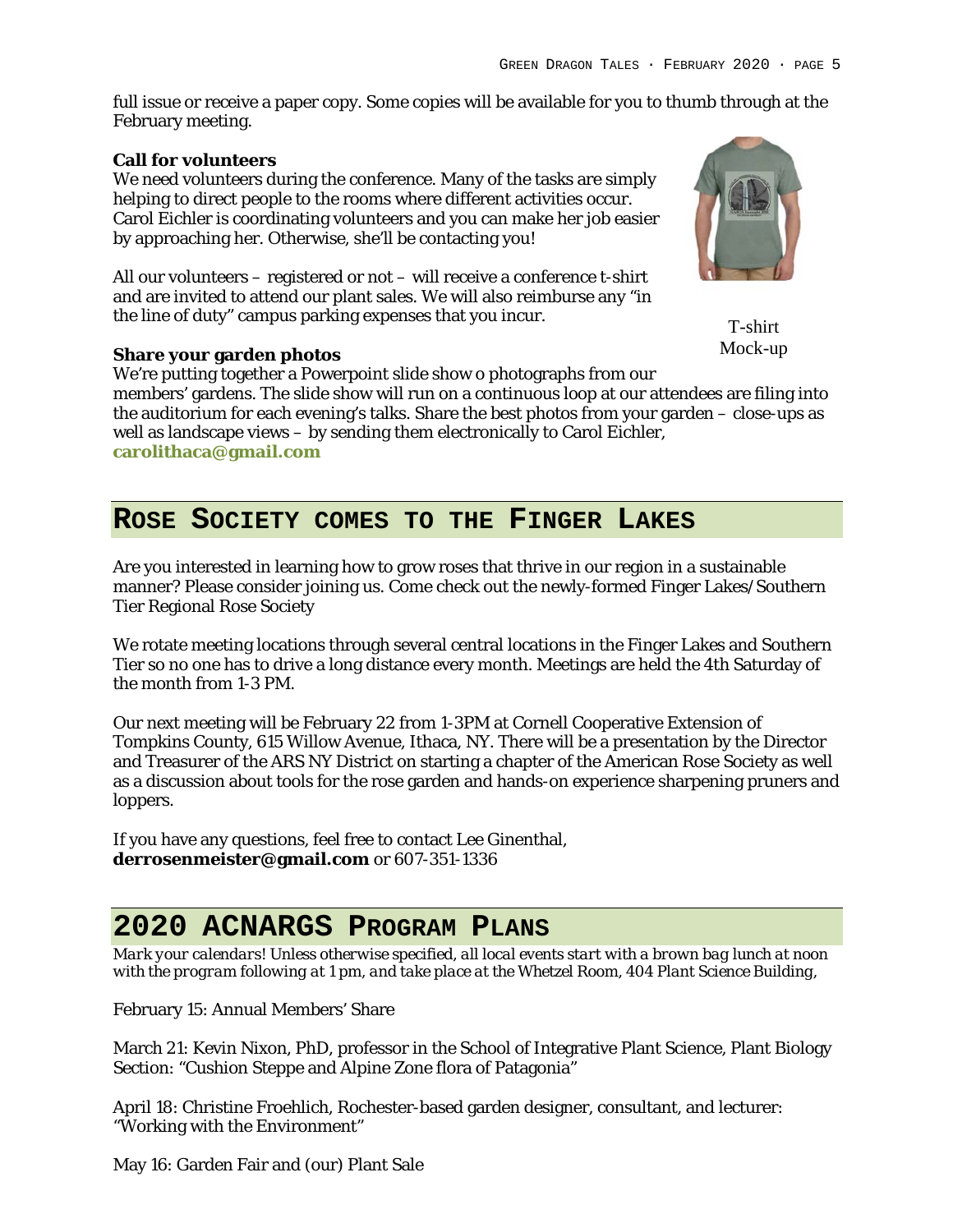We also hope to offer a trough-making workshop tentatively in March.

Details as we learn them will be included in future newsletter and our Facebook page, **http://www.facebook.com/acnargs**.

# **A LATE SUMMER DISCOVERY**

## *Carol Eichler*

I happened to notice a rather pathetic looking swamp milkweed, struggling to compete in a jungle of other plants, was being eaten. Could it be the monarch caterpillar? Yes, it was! Later I wished I hde captured it, as I have done in years past, to watch it form its chrysalis and then days later to emerge. But I thought of doing so too late and I could no longer find the caterpillar.

However, as luck would have it, my husband found the chrysalis! It was attached to a railing at our back door. This caterpillar had walked across the driveway to find a place to attach, conveniently right outside the house.

I knew the butterfly was about to emerge when I saw the chrysalis turning dark. I didn't catch the emergence. But I got a photo shortly thereafter. It was a chilly morning, so it wasn't going anywhere for a while. But, I missed its first flight too.





# **OTHER GARDEN EVENTS CALENDAR**

- Feb. 9: Dan Klein on English gardens including the Chelsea flower show, part of Winter garden slide show series at Tompkins County Cooperative Extension, 2pm
- Feb. 23: Winter landscape features, part of Winter garden slide show series at Tompkins County Cooperative Extension, 2pm

Feb. 29-March 8: Philadelphia flower show

March 19-22: flower show in western NY March 19 through the 22nd

April 4-5: VaVa Bloom Garden Show, Dickman Farms, Auburn

April 25: 24th Annual Gathering of Gardeners Symposium, Rochester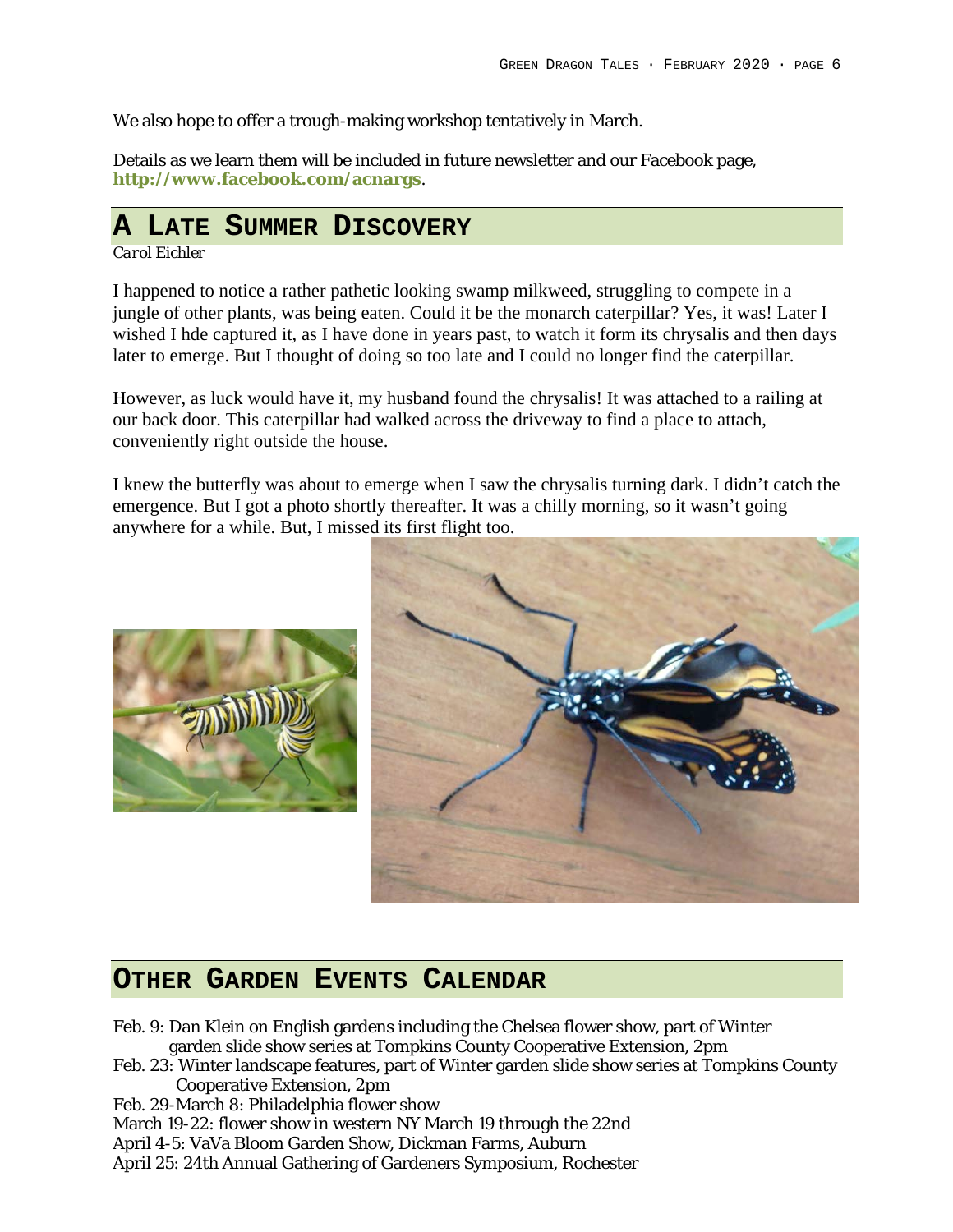May 8 – 17 Rochester Lilac Festival May 10: Sycamore Hill Gardens open; also open June 20 May 16: Garden Fair and Plant sale at IHS May week-ends TBD: Linwood Gardens Tree Peony Festival of June 18: Der Rosenmeister open house 4-7 pm June 27: Dryden Open Gate Garden and Art Tour July 11 or 12: Southern Cayuga Garden Club Summer Tour in the Genoa area July 11: Garden Conservancy Open Days, Ithaca area Aug. 8: Garden Conservancy Open Days, Ithaca area

Check out additional gardening programs of these organizations below. **Practical Earthkeeper, Home Gardening Program, Cooperative Extension http://ccetompkins.org/gardening/practical-earthkeeper**

#### **Finger Lakes Native Plant Society monthly meetings,**

**http://ccetompkins.org/gardening/practical-earthkeeper**

#### **Cornell Botanic Garden events,**

**https://cornellbotanicgardens.org/explore/events/**

**Liberty Hyde Bailey Garden Club http://www.hort.cornell.edu/LHBGC/**

**Irish Castles, Gardens and Wildflowers Tour:** June 28-July; Chrys Gardener's personalized tour.

# **RESPONSIBLE PEOPLE/2020 BOARD MEMBERS**

*If you want to volunteer, we'd love to hear from you!*

Chair: John Gilrein, **basecamp@alum.syracuse.edu** Program: Terry Humphries, **terryh@workingsolutionsrome.org** Treasurer: BZ Marranca, **mmm10@cornell.edu**; Assistant: Marlene Kobre Plant Sales Chair: Carol Eichler, **carolithaca@gmail.com** Plant Sales Committee Members: Michael Loos, BZ Marranca Plant of the Month: Marlene Kobre, **mkobre@ithaca.edu** Membership: Mary Stauble, **mes2@cornell.edu** New Member Hospitality: Graham Egerton Newsletter Editor: David Mitchell, **dwm23@cornell.edu** Newsletter Assistant: Pat Curran, **pc21@cornell.edu** Webmaster, Program Tech: Craig Cramer, **cdcramer@gmail.com**